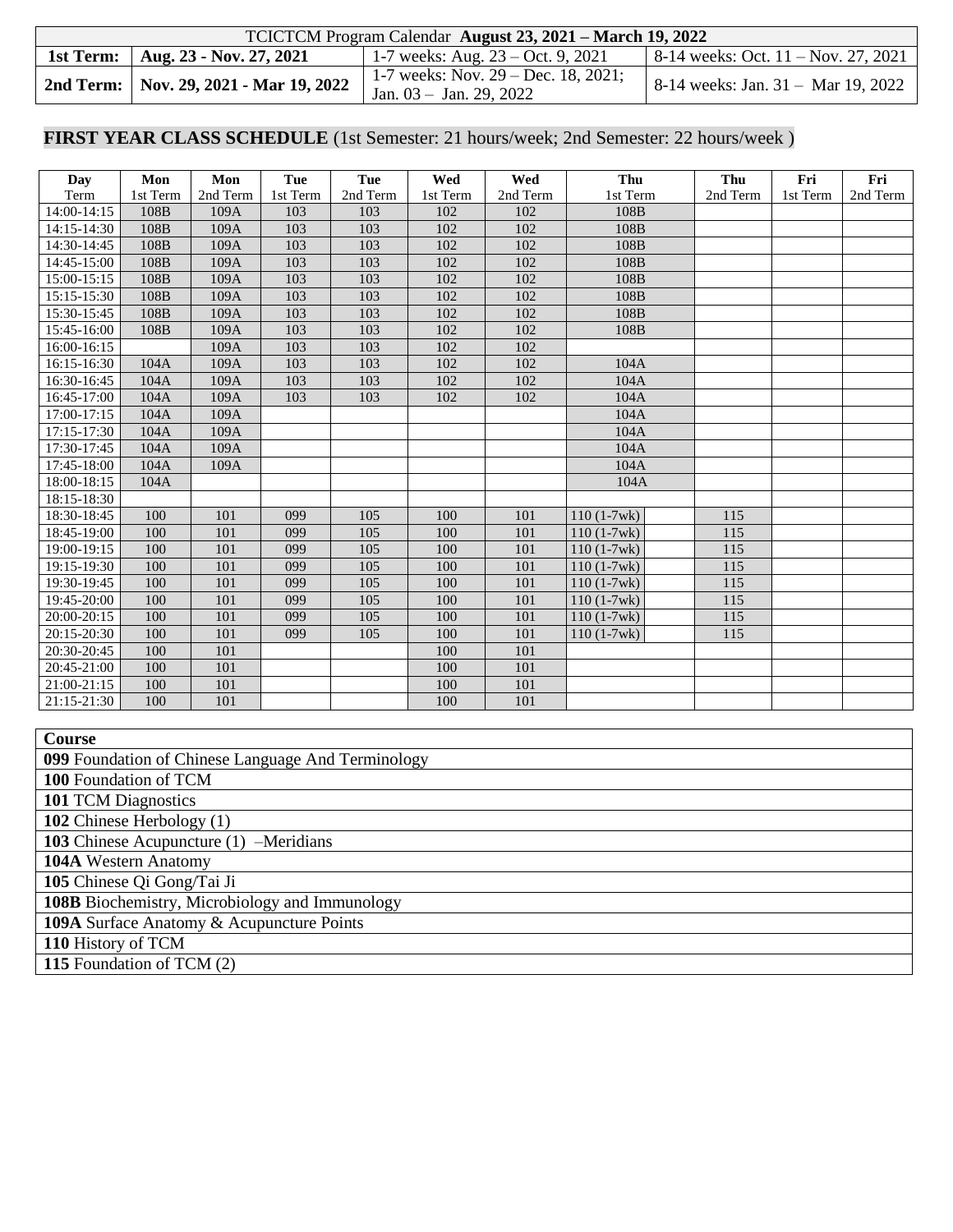| TCICTCM Program Calendar August 23, 2021 – March 19, 2022 |                                                                     |                                             |  |  |  |  |  |  |
|-----------------------------------------------------------|---------------------------------------------------------------------|---------------------------------------------|--|--|--|--|--|--|
| 1st Term:   Aug. 23 - Nov. 27, 2021                       | 1-7 weeks: Aug. $23 - Oct. 9, 2021$                                 | $\vert$ 8-14 weeks: Oct. 11 – Nov. 27, 2021 |  |  |  |  |  |  |
| 2nd Term: Nov. 29, 2021 - Mar 19, 2022                    | 1-7 weeks: Nov. $29 - Dec. 18, 2021$ ;<br>Jan. $03 -$ Jan. 29, 2022 | 8-14 weeks: Jan. 31 - Mar 19, 2022          |  |  |  |  |  |  |

### **SECOND YEAR CLASS SCHEDULE** (25 hours/week + 2hrs Pre-clinical Training)

| Day<br>Term     | Mon<br>1st Term |               | Mon<br>2nd Term | Tue<br>1st Term | Tue<br>2nd Term            | Wed<br>1st Term | Wed<br>2nd Term | Thu<br>1st Term | Thu<br>2nd Term 1st Term | Fri | Fri<br>2nd<br>Term |
|-----------------|-----------------|---------------|-----------------|-----------------|----------------------------|-----------------|-----------------|-----------------|--------------------------|-----|--------------------|
| $8:00 - 8:15$   |                 |               |                 |                 |                            |                 |                 |                 |                          |     |                    |
| $8:15 - 8:30$   | 217A            | $217B(1-7wk)$ | 217C(8-14wk)    |                 |                            |                 |                 |                 |                          |     |                    |
| 8:30-8:45       | 217A            | $217B(1-7wk)$ | $217C(8-14wk)$  | 206             | 219A                       | 220             | 212             |                 |                          | 208 |                    |
| 8:45-9:00       | 217A            | $217B(1-7wk)$ | $217C(8-14wk)$  | 206             | 219A                       | 220             | 212             |                 |                          | 208 |                    |
| $9:00-9:15$     | 217A            | $217B(1-7wk)$ | $217C(8-14wk)$  | 206             | 219A                       | 220             | 212             | 203A            | 203A                     | 208 |                    |
| 9:15-9:30       | 217A            | $217B(1-7wk)$ | $217C(8-14wk)$  | 206             | 219A                       | 220             | 212             | 203A            | 203A                     | 208 |                    |
| 9:30-9:45       | 217A            | $217B(1-7wk)$ | $217C(8-14wk)$  | 206             | 219A                       | 220             | 212             | 203A            | 203A                     | 208 |                    |
| $9:45-10:00$    | 217A            | $217B(1-7wk)$ | $217C(8-14wk)$  | 206             | 219A                       | 220             | 212             | 203A            | 203A                     | 208 |                    |
| $10:00 - 10:15$ | 217A            | $217B(1-7wk)$ | $217C(8-14wk)$  | 206             | 219A                       | 220             | 212             | 203A            | 203A                     | 208 |                    |
| 10:15-10:30     |                 |               |                 | 206             | 219A                       | 220             | 212             | 203A            | 203A                     | 208 |                    |
| 10:30-10:45     | 204             |               | 204             | 206             | 219A                       | 220             | 212             | 203A            | 203A                     | 208 |                    |
| 10:45-11:00     | 204             |               | 204             | 206             | 219A                       | 220             | 212             | 203A            | 203A                     | 208 |                    |
| 11:00-11:15     | 204             |               | 204             | 206             | 219A                       | 220             | 212             | 203A            | 203A                     | 208 |                    |
| 11:15-11:30     | 204             |               | 204             | 206             | 219A                       | 220             | 212             | 203A            | 203A                     | 208 |                    |
| 11:30-11:45     | 204             |               | 204             | 206             | 219A                       | 220             | 212             | 203A            | 203A                     | 208 |                    |
| 11:45-12:00     | 204             |               | 204             | 206             | 219A                       | 220             | 212             | 203A            | 203A                     | 208 |                    |
| 12:00-12:15     | 204             |               | 204             | 206             | 219A                       | 220             | 212             |                 |                          | 208 |                    |
| 12:15-12:30     | 204             |               | 204             | 206             | 219A                       | 220             | 212             |                 |                          | 208 |                    |
| 12:30-12:45     |                 |               |                 |                 |                            |                 |                 |                 |                          |     |                    |
| 12:45-13:00     |                 |               |                 |                 |                            |                 |                 |                 |                          |     |                    |
| 13:00-13:15     |                 |               |                 |                 |                            |                 |                 |                 |                          |     |                    |
| 13:15-13:30     |                 |               |                 |                 |                            |                 |                 |                 |                          |     |                    |
| 13:30-13:45     |                 |               |                 |                 |                            |                 |                 |                 |                          |     |                    |
| 13:45-14:00     |                 |               |                 |                 |                            |                 |                 |                 |                          |     |                    |
| 14:00-18:00     |                 |               |                 |                 | Clinic schedule see page 6 |                 |                 |                 |                          |     |                    |

**Course**

**203A** Acupuncture (2) – Acupuncture Points

**204** Chinese Herbal Formulas (1)

**206** Western Physiology

**208** Chinese Tui Na

**212** Acupuncture, Moxibustion and Clean Needle Techniques

**217A** Clinical Procedures: Communication Skills and The Medical Interview

217B Clinical Procedures: Medical Ethics & Legal Issues

**217C** Clinical Procedures: TCM Business Practices

**219A** Advanced TCM Diagnosis

**220** Points Prescription for Syndrome Differentiation

**213.1** Pre-Clinical Training 2hrs

**213** Clinic Observation – 224 hours (8 hrs / week)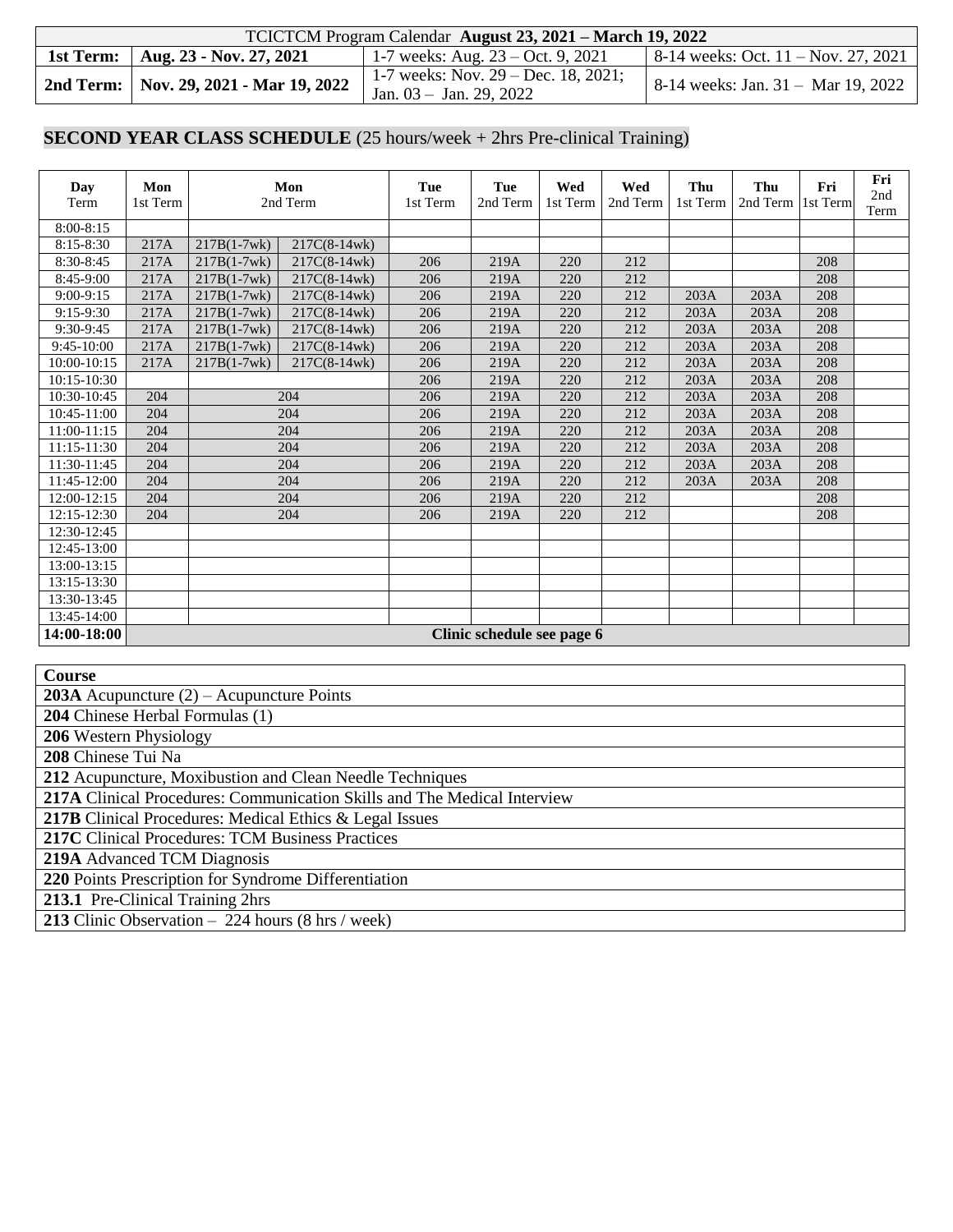| TCICTCM Program Calendar August 23, 2021 – March 19, 2022 |                                                                  |                                                 |  |  |  |  |  |  |  |
|-----------------------------------------------------------|------------------------------------------------------------------|-------------------------------------------------|--|--|--|--|--|--|--|
| 1st Term:   Aug. 23 - Nov. 27, 2021                       | 1-7 weeks: Aug. $23 - Oct. 9, 2021$                              | $8-14$ weeks: Oct. $11 - \text{Nov. } 27, 2021$ |  |  |  |  |  |  |  |
| 2nd Term:   Nov. 29, 2021 - Mar 19, 2022                  | 1-7 weeks: Nov. 29 – Dec. 18, 2021;<br>Jan. $03 -$ Jan. 29, 2022 | 8-14 weeks: Jan. 31 – Mar 19, 2022              |  |  |  |  |  |  |  |

#### **THIRD YEAR CLASS SCHEDULE** (1st Semester: 20 hours/week; 2nd Semester: 26 hours/week)

| <b>Day</b>      | Mon      | Mon      | $\cdot$ , $\cdot$ $\sim$ $\cdot$ $\sim$ $\cdot$<br>Tue | Tue      | Wed      | Wed                        | Thu      | Thu      | Fri      | Fri      |
|-----------------|----------|----------|--------------------------------------------------------|----------|----------|----------------------------|----------|----------|----------|----------|
| Term            | 1st Term | 2nd Term | 1st Term                                               | 2nd Term | 1st Term | 2nd Term                   | 1st Term | 2nd Term | 1st Term | 2nd Term |
| $8:30 - 12:30$  |          |          |                                                        |          |          | Clinic schedule see page 6 |          |          |          |          |
| 12:30-12:45     |          |          |                                                        |          |          |                            |          |          |          |          |
| 12:45-13:00     |          |          |                                                        |          |          |                            |          |          |          |          |
| 13:00-13:15     |          |          |                                                        |          |          |                            |          |          |          |          |
| 13:15-13:30     |          |          |                                                        |          |          |                            |          |          |          |          |
| 13:30-13:45     |          |          |                                                        |          |          |                            |          |          |          |          |
| 13:45-14:00     |          |          |                                                        |          |          |                            |          |          |          |          |
| 14:00-14:15     |          |          | 300                                                    | 300      |          | 312.2                      |          | 209      |          |          |
| 14:15-14:30     |          |          | 300                                                    | 300      |          | 312.2                      |          | 209      |          |          |
| 14:30-14:45     |          |          | 300                                                    | 300      |          | 312.2                      |          | 209      |          |          |
| 14:45-15:00     |          |          | 300                                                    | 300      |          | 312.2                      |          | 209      |          |          |
| 15:00-15:15     |          |          | 300                                                    | 300      |          | 312.2                      |          | 209      |          |          |
| 15:15-15:30     |          |          | 300                                                    | 300      |          | 312.2                      |          | 209      |          |          |
| 15:30-15:45     |          |          | 300                                                    | 300      |          | 312.2                      |          | 209      |          |          |
| 15:45-16:00     |          |          | 300                                                    | 300      |          | 312.2                      |          | 209      |          |          |
| $16:00 - 16:15$ |          |          | 300                                                    | 300      |          | 312.2                      |          | 209      |          |          |
| 16:15-16:30     | 309      | 309      | 300                                                    | 300      |          | 312.2                      |          | 209      |          |          |
| 16:30-16:45     | 309      | 309      | 300                                                    | 300      |          | 312.2                      |          | 209      |          |          |
| 16:45-17:00     | 309      | 309      | 300                                                    | 300      |          | 312.2                      |          | 209      |          |          |
| 17:00-17:15     | 309      | 309      |                                                        |          |          | 312.2                      |          | 209      |          |          |
| 17:15-17:30     | 309      | 309      |                                                        |          |          | 312.2                      |          | 209      |          |          |
| 17:30-17:45     | 309      | 309      |                                                        |          |          | 312.2                      |          | 209      |          |          |
| 17:45-18:00     | 309      | 309      |                                                        |          |          | 312.2                      |          | 209      |          |          |
| 18:00-18:15     | 309      | 309      |                                                        |          |          |                            |          |          |          |          |
| 18:15-18:30     |          |          |                                                        | 316      |          |                            | 313A     | 313A     |          |          |
| 18:30-18:45     | 314      | 314      |                                                        | 316      |          |                            | 313A     | 313A     |          |          |
| 18:45-19:00     | 314      | 314      |                                                        | 316      |          |                            | 313A     | 313A     |          |          |
| 19:00-19:15     | 314      | 314      |                                                        | 316      |          |                            | 313A     | 313A     |          |          |
| 19:15-19:30     | 314      | 314      |                                                        | 316      |          |                            | 313A     | 313A     |          |          |
| 19:30-19:45     | 314      | 314      |                                                        | 316      |          |                            | 313A     | 313A     |          |          |
| 19:45-20:00     | 314      | 314      |                                                        | 316      |          |                            | 313A     | 313A     |          |          |
| 20:00-20:15     | 314      | 314      |                                                        | 316      |          |                            | 313A     | 313A     |          |          |
| 20:15-20:30     | 314      | 314      |                                                        |          |          |                            | 313A     | 313A     |          |          |
| $20:30-20:45$   |          |          |                                                        |          |          |                            | 313A     | 313A     |          |          |
| 20:45-21:00     |          |          |                                                        |          |          |                            | 313A     | 313A     |          |          |
| 21:00-21:15     |          |          |                                                        |          |          |                            | 313A     | 313A     |          |          |

**Course**

**209** Foundation of Western Pharmacology

**300** Chinese Acupuncture (3) –Therapeutic Acupuncture (Internal Medicine, Gynecology in TCM)

**309** Physical Exam & Lab Results Basics

**312.2** Comprehensive TCM Diagnostics

**313A** Chinese Acupuncture (4) –Therapeutic Acupuncture (Pediatrics, Dermatology, External Diseases, Diseases of Five Senses, Orthopedics and Traumatic Injuries in TCM)

**314** Western Pathology

**316** Acupuncturist Board Exam Review

**306 Clinic Practice (1) – 224 hours (8 hours / week)**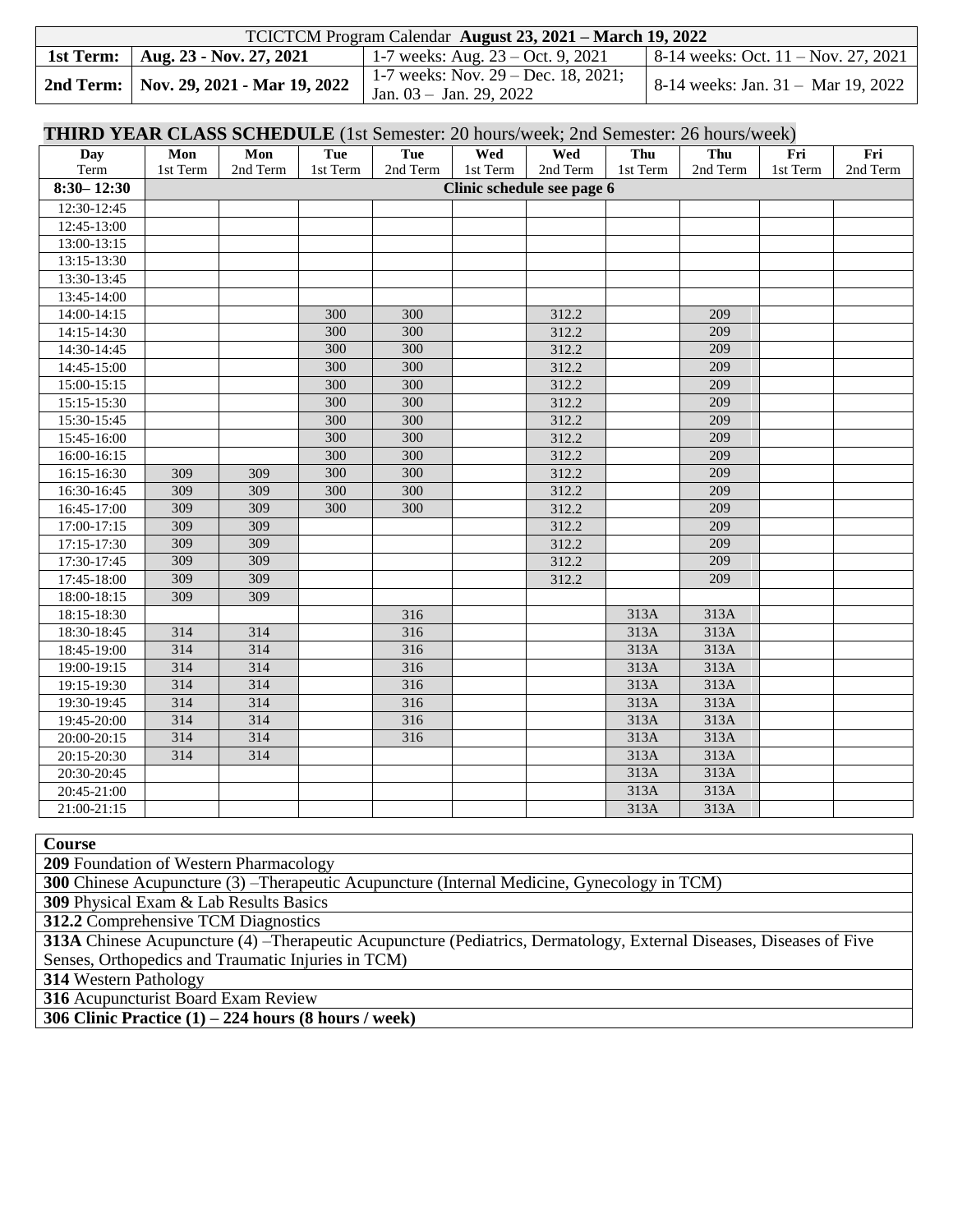|           | TCICTCM Program Calendar August 23, 2021 – March 19, 2022 |                                                                     |                                                 |  |  |  |  |  |  |
|-----------|-----------------------------------------------------------|---------------------------------------------------------------------|-------------------------------------------------|--|--|--|--|--|--|
| 1st Term: | Aug. 23 - Nov. 27, 2021                                   | 1-7 weeks: Aug. $23 - Oct. 9, 2021$                                 | $8-14$ weeks: Oct. $11 - \text{Nov. } 27, 2021$ |  |  |  |  |  |  |
|           | 2nd Term:   Nov. 29, 2021 - Mar 19, 2022                  | 1-7 weeks: Nov. $29 - Dec. 18, 2021$ ;<br>Jan. $03 -$ Jan. 29, 2022 | 8-14 weeks: Jan. 31 - Mar 19, 2022              |  |  |  |  |  |  |

#### **FOURTH YEAR CLASS SCHEDULE** (1st Semester: 25 hours/week; 2nd Semester: 27 hours/week)

| Day           | Mon      | Mon      | Tue      | Tue      | Wed      | Wed                        | Thu      | Thu      | Fri      | Fri      |
|---------------|----------|----------|----------|----------|----------|----------------------------|----------|----------|----------|----------|
| Term          | 1st Term | 2nd Term | 1st Term | 2nd Term | 1st Term | 2nd Term                   | 1st Term | 2nd Term | 1st Term | 2nd Term |
| $8:00-8:15$   |          |          |          |          |          |                            |          |          |          |          |
| $8:15 - 8:30$ |          | 411A     | 412      | 412      | 400      | 400                        |          | 420A     |          |          |
| 8:30-8:45     | 415      | 411A     | 412      | 412      | 400      | 400                        |          | 420A     |          |          |
| 8:45-9:00     | 415      | 411A     | 412      | 412      | 400      | 400                        |          | 420A     |          |          |
| $9:00-9:15$   | 415      | 411A     | 412      | 412      | 400      | 400                        |          | 420A     | 417      | 417      |
| $9:15-9:30$   | 415      | 411A     | 412      | 412      | 400      | 400                        |          | 420A     | 417      | 417      |
| 9:30-9:45     | 415      | 411A     | 412      | 412      | 400      | 400                        |          | 420A     | 417      | 417      |
| $9:45-10:00$  | 415      | 411A     | 412      | 412      | 400      | 400                        |          | 420A     | 417      | 417      |
| 10:00-10:15   | 415      | 411A     | 412      | 412      | 400      | 400                        |          | 420A     | 417      | 417      |
| 10:15-10:30   | 415      | 411A     | 412      | 412      | 400      | 400                        |          |          | 417      | 417      |
| 10:30-10:45   | 415      | 411A     | 412      | 412      | 400      | 400                        | 413      | 413      | 417      | 417      |
| 10:45-11:00   | 415      | 411A     | 412      | 412      | 400      | 400                        | 413      | 413      | 417      | 417      |
| 11:00-11:15   | 415      | 411A     | 412      | 412      | 400      | 400                        | 413      | 413      | 417      | 417      |
| 11:15-11:30   | 415      |          |          |          |          |                            | 413      | 413      | 417      | 417      |
| 11:30-11:45   | 415      | 414A     | 515G     | 418A     | 414C     | 418B                       | 413      | 413      | 417      | 417      |
| 11:45-12:00   | 415      | 414A     | 515G     | 418A     | 414C     | 418B                       | 413      | 413      | 417      | 417      |
| $12:00-12:15$ | 415      | 414A     | 515G     | 418A     | 414C     | 418B                       | 413      | 413      |          |          |
| $12:15-12:30$ | 415      | 414A     | 515G     | 418A     | 414C     | 418B                       | 413      | 413      |          |          |
| 12:30-12:45   |          |          |          |          |          |                            |          |          |          |          |
| 12:45-13:00   |          |          |          |          |          |                            |          |          |          |          |
| 13:00-13:15   |          |          |          |          |          |                            |          |          |          |          |
| 13:15-13:30   |          |          |          |          |          |                            |          |          |          |          |
| 13:30-13:45   |          |          |          |          |          |                            |          |          |          |          |
| 13:45-14:00   |          |          |          |          |          |                            |          |          |          |          |
| 14:00-18:00   |          |          |          |          |          | Clinic schedule see page 6 |          |          |          |          |

**Course 400** Chinese Herbology (2)

**411A** Herbalist Board Exam Review

**412** TCM Internal Medicine

**413** Gynecology in TCM

**414A** Dermatology in TCM

**414C** External Diseases, Orthopedics and Traumatic Injuries in TCM

**415** Foundation of Modern Internal Medicine

**417** Chinese Herbal Formulas (2)

**418A** Diseases of the Five Senses in TCM

**418B** TCM Pediatrics

**420A** Chinese Food Cure

**515G** TCM Classics: Introduction to Nei Jing, Shang Han Lun, Jin Gui Yao Lue, Wen Bing Xue

**405 Clinic Practice (2) – 224 hours (8 hrs per week)**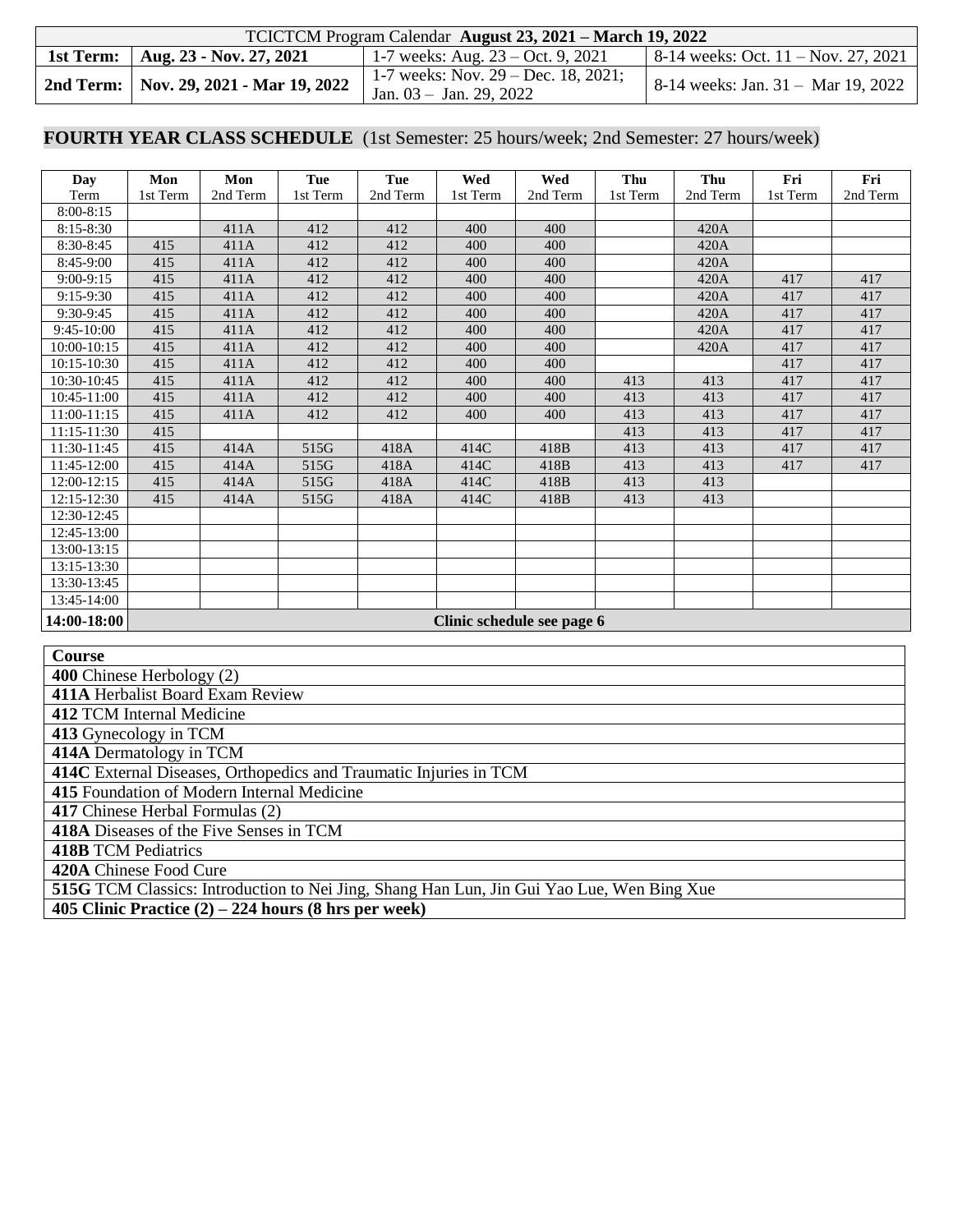| TCICTCM Program Calendar August 23, 2021 – March 19, 2022 |                                                                                                                                                                                                                                                                                                                                                                                                                                                                                                          |                                             |  |  |  |  |  |  |
|-----------------------------------------------------------|----------------------------------------------------------------------------------------------------------------------------------------------------------------------------------------------------------------------------------------------------------------------------------------------------------------------------------------------------------------------------------------------------------------------------------------------------------------------------------------------------------|---------------------------------------------|--|--|--|--|--|--|
| 1st Term:   Aug. 23 - Nov. 27, 2021                       | 1-7 weeks: Aug. $23 - Oct. 9, 2021$                                                                                                                                                                                                                                                                                                                                                                                                                                                                      | $\vert$ 8-14 weeks: Oct. 11 – Nov. 27, 2021 |  |  |  |  |  |  |
|                                                           | 1-7 weeks: Nov. $29 - Dec. 18, 2021$ ;<br><b>2nd Term:</b> Nov. 29, 2021 - Mar 19, 2022 $\begin{vmatrix} 1^{-7} & \text{wectors } 1 & \text{wectors } 2 & \text{wectors } 1 & \text{wectors } 1 & \text{wectors } 2 & \text{wectors } 1 & \text{wectors } 2 & \text{wectors } 1 & \text{wectors } 2 & \text{wectors } 1 & \text{wectors } 1 & \text{wectors } 1 & \text{wectors } 1 & \text{wectors } 1 & \text{wectors } 1 & \text{wectors } 1 & \text{wectors } 1 & \text{wectors } 1 & \text{wectors$ | 8-14 weeks: Jan. 31 – Mar 19, 2022          |  |  |  |  |  |  |

# **FIFTH YEAR CLASS SCHEDULE** (26.3 hours/week)

| Day           | Mon                        | Mon      | Tue      | Tue      | Wed      | Wed      | Thu      | Thu      | Fri      | Fri      |  |
|---------------|----------------------------|----------|----------|----------|----------|----------|----------|----------|----------|----------|--|
| Term          | 1st Term                   | 2nd Term | 1st Term | 2nd Term | 1st Term | 2nd Term | 1st Term | 2nd Term | 1st Term | 2nd Term |  |
| 8:30-12:30    | Clinic schedule see page 6 |          |          |          |          |          |          |          |          |          |  |
| 12:30-12:45   |                            |          |          |          |          |          |          |          |          |          |  |
| $12:45-13:00$ |                            |          |          |          |          |          |          |          |          |          |  |
| 13:00-13:15   |                            |          |          |          |          |          |          |          |          |          |  |
| 13:15-13:30   |                            |          |          |          |          |          |          |          |          |          |  |
| 13:30-13:45   |                            |          |          |          |          |          |          |          |          |          |  |
| 13:45-14:00   |                            |          |          |          |          |          |          |          |          |          |  |
| $14:00-14:15$ | 515X-E                     | 504A     |          |          | 509A     | 509B     |          |          |          |          |  |
| 14:15-14:30   | 515X-E                     | 504A     |          |          | 509A     | 509B     |          |          |          |          |  |
| 14:30-14:45   | 515X-E                     | 504A     |          |          | 509A     | 509B     |          |          |          |          |  |
| 14:45-15:00   | 515X-E                     | 504A     |          |          | 509A     | 509B     |          |          |          |          |  |
| 15:00-15:15   | 515X-E                     | 504A     |          |          | 509A     | 509B     |          |          |          |          |  |
| 15:15-15:30   | 515X-E                     | 504A     |          |          | 509A     | 509B     |          |          |          |          |  |
| 15:30-15:45   | 515X-E                     | 504A     |          |          | 509A     | 509B     |          |          |          |          |  |
| 15:45-16:00   | 515X-E                     | 504A     |          |          | 509A     | 509B     |          |          |          |          |  |
| 16:00-16:15   |                            |          |          |          |          |          |          |          |          |          |  |
| 16:15-16:30   | 501A                       |          |          |          | 507A     | 515X-F   |          |          |          |          |  |
| 16:30-16:45   | 501A                       |          |          |          | 507A     | 515X-F   |          |          |          |          |  |
| 16:45-17:00   | 501A                       |          |          |          | 507A     | 515X-F   |          |          |          |          |  |
| 17:00-17:15   | 501A                       |          |          |          | 507A     | 515X-F   |          |          |          |          |  |
| 17:15-17:30   | 501A                       |          |          |          | 507A     | 515X-F   |          |          |          |          |  |
| 17:30-17:45   | 501A                       |          |          |          | 507A     | $515X-F$ |          |          |          |          |  |
| 17:45-18:00   | 501A                       |          |          |          | 507A     | 515X-F   |          |          |          |          |  |
| 18:00-18:15   | 501A                       |          |          |          | 507A     | 515X-F   |          |          |          |          |  |
| 18:15-18:30   |                            |          |          |          |          |          |          |          |          |          |  |
| 18:30-18:45   | 503A                       | 511      | 516      |          | 515X-C   | 515X-D   |          |          |          |          |  |
| 18:45-19:00   | 503A                       | 511      | 516      |          | 515X-C   | $515X-D$ |          |          |          |          |  |
| 19:00-19:15   | 503A                       | 511      | 516      |          | 515X-C   | 515X-D   |          |          |          |          |  |
| 19:15-19:30   | 503A                       | 511      | 516      |          | 515X-C   | 515X-D   |          |          |          |          |  |
| 19:30-19:45   | 503A                       | 511      | 516      |          | 515X-C   | 515X-D   |          |          |          |          |  |
| 19:45-20:00   | 503A                       | 511      | 516      |          | 515X-C   | $515X-D$ |          |          |          |          |  |
| 20:00-20:15   | 503A                       | 511      | 516      |          | 515X-C   | 515X-D   |          |          |          |          |  |
| 20:15-20:30   | 503A                       | 511      | 516      |          | 515X-C   | $515X-D$ |          |          |          |          |  |

| Course                                                                                              |  |  |  |  |  |  |  |
|-----------------------------------------------------------------------------------------------------|--|--|--|--|--|--|--|
| <b>501A</b> Modern Clinical Research in TCM & Herbal Pharmacology and Toxicology                    |  |  |  |  |  |  |  |
| <b>503A</b> Advanced Internal Medicine: TCM Clinical Gerontology                                    |  |  |  |  |  |  |  |
| 504A Advanced Internal Medicine: TCM Clinical Psychology                                            |  |  |  |  |  |  |  |
| <b>507A TCM Rejuvenation, Rehabilitation, Preventative Medicines and Emergency</b>                  |  |  |  |  |  |  |  |
| <b>509A</b> Combinations of Acu-points for clinical applications (Pair of Acu. points)              |  |  |  |  |  |  |  |
| <b>509B</b> Combinations of herbs for clinical applications (Pair of Herbs)                         |  |  |  |  |  |  |  |
| <b>511 DTCM Board Exam Review</b>                                                                   |  |  |  |  |  |  |  |
| <b>515X-C</b> TCM Classics: Wen Bing Xue (former 515C)                                              |  |  |  |  |  |  |  |
| 515X-D TCM Classics: Huang Di Nei Jing, Nan Jing, Yi Jing, and Shen Nong Ben Cao Jing (former 515D) |  |  |  |  |  |  |  |
| <b>515X-E</b> TCM Classics: Shang Han Lun (former 515E)                                             |  |  |  |  |  |  |  |
| <b>515X-F</b> TCM Classics: Jin Gui Yao Lue (former 515F)                                           |  |  |  |  |  |  |  |
| <b>516</b> Western Medical Sciences                                                                 |  |  |  |  |  |  |  |
| 506C Clinic Practice $(3) - 400$ hours (approx. 14.3 hours per week)                                |  |  |  |  |  |  |  |